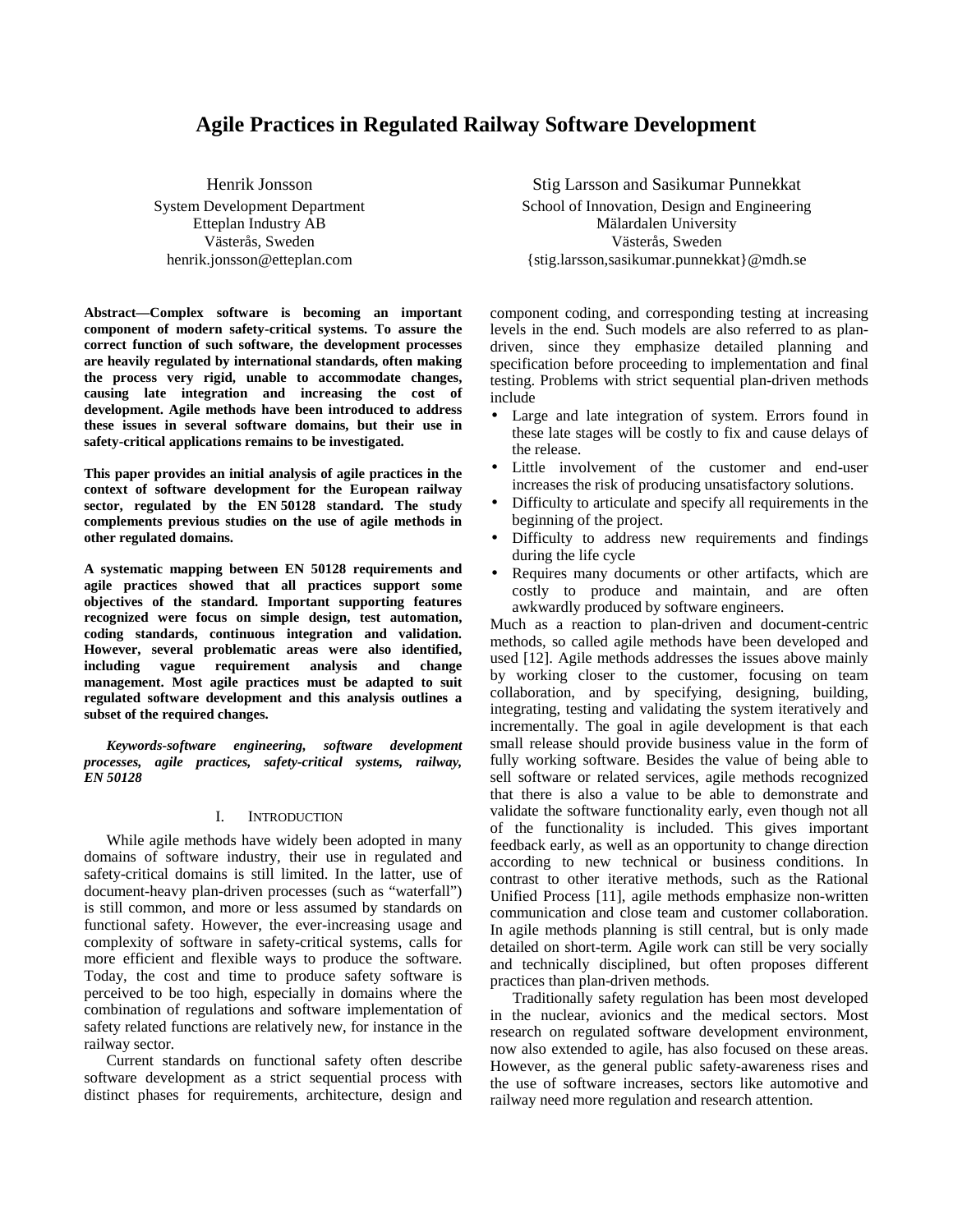The contribution of this paper is to analyze the agile practices of eXtreme Programming (XP) [1] against the requirements of the railway standard EN 50128 [2]. The objective was to identify any requirement or aspect of the standard in conflict with, or supported by, agile practices. Furthermore, propositions on how to adopt the practices in this regulated environment are provided.

EN 50128 is a European standard that regulates development, deployment and maintenance of safety-related software intended for railway applications. It contains requirements on the developing organization (roles and competences), life-cycle (phases, documentation and methods) and software assurance (testing, verification, validation and quality assurance and assessment).

The rest of the paper is organized as follows: In section II related publications on agile methods within the regulated domains are summarized. Section III gives a short introduction to the agile practices studied. Section IV specifies the research method and in section V the results of the analysis are presented. Conclusions and suggestions for further work can be found in section VI.

## II. RELATED WORK

A literature survey [5] on agile software development in regulated environment showed that most publications have concerned the avionics sector, in most cases regulated by DO-178B. Of the agile methodologies reported to be used, XP was the most frequent. In most studies agile was combined with traditional plan-driven methods.

Vouri [7] made a detailed analysis of general agile values, principles and practices against general principles of safety-critical software development. He concluded that many features of agile development can be beneficial for creating truly safe systems, but agile values, principles and practices must be adjusted to fit in a safety environment.

Detailed mappings between requirements and agile practices, similar to this study, have been reported for the avionics sector. Chisholm [9] mapped all the requirements in DO-178B with the agile methods XP, SCRUM and Crystal and found that agile methods can be adapted to satisfy the DO-178B objectives. He recommends more upfront planning and design than what is usual in existing established agile methods. Another study by VanderLeest and Buter [4] found that most agile practices are compatible or easily adapted to suit DO-178B development. Subcontractor relationship, lockstep gateways, large projects and legacy code were identified as challenges to introduce agile in a regulated context. The study by Wils and Van Baelen [6], focusing on DO-178B, found that most agile principles can be easily adopted in the early phases of the project. However, when it is time for certification some principles such as refactoring and welcome requirement change must be abandoned according to that analysis.

## III. AGILE PRACTICES STUDIED

This section gives a brief introduction to the agile practices included in this study, which are the originally ones presented for XP [1]. We acknowledge that there are additional practices that are considered agile, and can be of great benefit. However, the practices from XP were chosen as they represent concretely described software engineering practices, as well as widely used and well studied.

## *A. The planning game*

The Planning Game describes how project stakeholders (the Business) and the Team plan and steer the activities jointly. The Business specifies what to do in the format of "stories" and prioritize them in a backlog. The Team estimates the time to complete stories and their own capacity (velocity). The scope of the next release can then be agreed on. The time to release is typically divided into short timeboxed iterations in which the stories are broken down into tasks and completed.

#### *B. Small releases*

XP stresses the importance of delivering the software incrementally, as small releases, each giving a true value for the customer. Even if the system cannot be placed into real production for each release, XP claims that there is a value to demonstrate and get user-feedback (validation) often. It also makes the organization prepared for the ultimate releases.

## *C. On-site customer*

To be able to make decisions efficiently and to keep the work aligned with the wishes, customer should be co-located with and/or highly available to the development team, according to XP.

## *D. Test driven development*

Test driven development (TDD) means that developer always should write tests, and make sure they fail, before writing any code. In that way the developer is enforced to think about the interface (input and output values) and the testability before the actual implementation. Applying this practice correctly yields high coverage through automated tests, which are typically run several times each day. XP teams use the automated tests as a means to ensure that changes, either triggered by new requirements or Refactoring, does not introduce new defects.

The principle that tests are written before development also applies to higher testing levels (integration and system level). This is often referred to as acceptance test driven development in the agile community. This means that tests are specified and normally automated before the implementation and the integration is performed.

#### *E. Simple design*

In its essence, Simple design means that we should only design for what we need right now, i.e. the requirements to be implemented up to this iteration. This makes it possible to deliver value to the customer earlier and makes the design easier to understand and maintain, according to XP. When it is time to fulfill more requirements, the team must accept the fact that restructuring can be needed.

# *F. Refactoring*

Refactoring essentially means to improve the source code. After writing new code the developer should change the code to make it simpler, for instance remove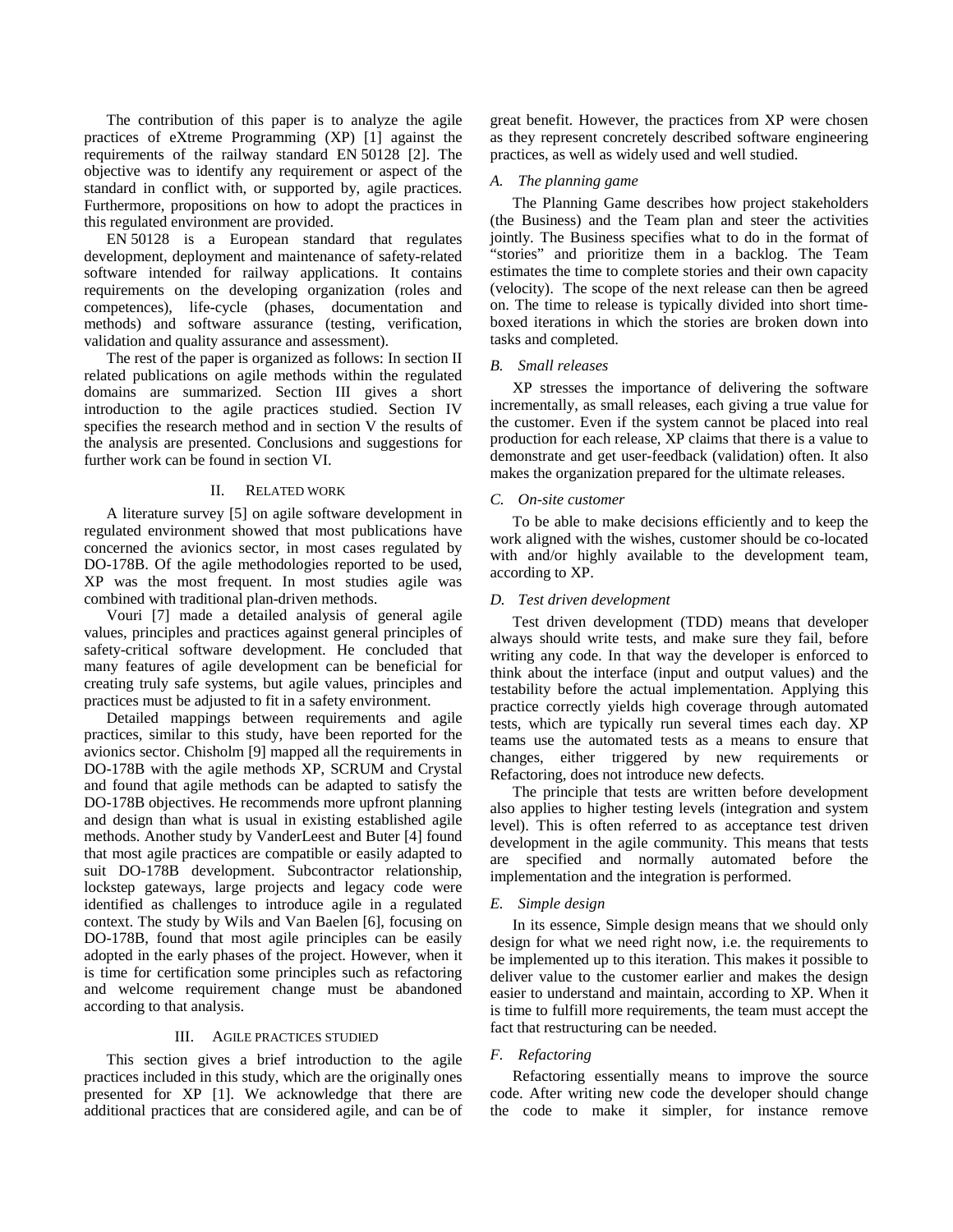duplications. XP teams must also accept the fact that occasionally larger reorganization of the source code (even the architecture) is needed to accommodate new requirements.

# *G. Pair programming*

In Pair Programming, two developers sit together to solve a programming task. They discuss the design and then one of them writes the code while the other person reviews the code and thinks about the overall design and need for additional testing.

## *H. Collective Ownership*

Collective ownership means that anyone who that finds a way to add value to any part of the code is obliged to do so. No code is owned by an individual programmer. This makes changes efficient and reduces the risk that code could diverge [1].

#### *I. Continuous Integration*

To find integration problems early it is important to synchronize with other team members often. In XP the code is integrated and built automatically several times a day. The automated test suites created as a part of test driven development are also run frequently to ensure that any integration problem is found and fixed as early as possible.

#### *J. Metaphor*

XP stresses the importance of finding a metaphor for the system to make it easier to understand and explain the system. Beck [1] means that this to a high degree replaces what we ordinarily call architecture. In a safety-critical system there is normally a physical system that can be like a metaphor at the system level. These terms can be reused in the software model. For instance, to reason about and explain safety features in the software we can refer to well known physical safety arrangements like guards (to protect from invalid input) and firewalls, even though they sometimes are implemented as software elements.

## *K. Coding standards*

In conjunction with Pair Programming and Collective Ownership, it is important that the team agrees on common coding standards. Besides ordinary requirements on coding styles, XP emphasizes simplicity and ability to communicate as important parts of the coding standard.

## *L. Sustainable pace*

To be able to sustainably deliver high quality software, XP stresses the importance of not overworking the people involved. For pair programming it is also important to have common working times within a team.

## IV. RESEARCH METHOD

This study was undertaken by asking the following questions for each agile practice as described in section III:

1. Are there any requirements in EN 50128 in conflict with the practice?

- 2. Are there any requirements in EN 50128 supported by the practice?
- 3. How can we adapt the XP practice for a team working under EN 50128 regulations?

The analysis was restricted to requirements in Clauses 4 to 7 of the standard, including references to other normative annexes in the standard. Clause 4 specifies the high level requirement on how to assign safety integrity levels (SIL) and how to apply the other requirements. Clause 5 defines the requirement of the management, organization and roles, while clause 6 is about software assurance. The requirements of the life-cycle, including documentation, for generic software development is in clause 7. Clause 8 about application-specific adaption and clause 9 about deployment and maintenance were excluded from the detailed analysis.

All requirements from Clause 4 to 7 were put in the rows of an Excel sheet with extra columns for each of the 12 agile practices. For each requirement and practice pair (cell) it was then noted whether the requirement was related with the practice in question or not. For each relation we then analyzed whether the practice supports and/or is in conflict with the objective of the requirement. Based on the results for each practice, possible ways to adapt the practice were suggested to fit in an EN 50128 regulated environment.

To validate the analysis, the results were reviewed by two independent researchers. When discrepancies were found, either between the original analysis and the reviewers, or between the reviewers, a discussion was held. The reasoning and results of the discussion was then added to the results of the analysis.

#### V. RESULTS AND ANALYSIS

This section presents the results of this work, summarized in Table I.

#### *A. Test driven development (TDD)*

The practice that developers write the tests themselves seems to be problematic in a regulated environment. According to EN 50128 it is the responsibility of the tester to specify the tests (req. 5.1.2.2) and the implementer and tester must be separate persons at all SIL levels (req. 5.1.2.10-12). On the other hand, test driven development supports the requirements that tests should be highly automated (req. 6.1.4.5) and that the source code shall be testable (req. 7.5.4.3).

Nothing in the standard prevents the implementer from writing own test scripts. However, to be accepted the tester must specify in more detail what to test at different levels. Applying structured test design techniques well as required by the standard is often beyond the knowledge of the implementer. An agile way of solving this is to let the tester specify the tests, but have the implementer to create the scripts for it, in a pairing session. The tester reviews the test scripts and writes the test specification mostly by referring to the scripts.

## *B. Pair programming*

Pair programming supports the requirement that the software source code shall be readable, understandable and testable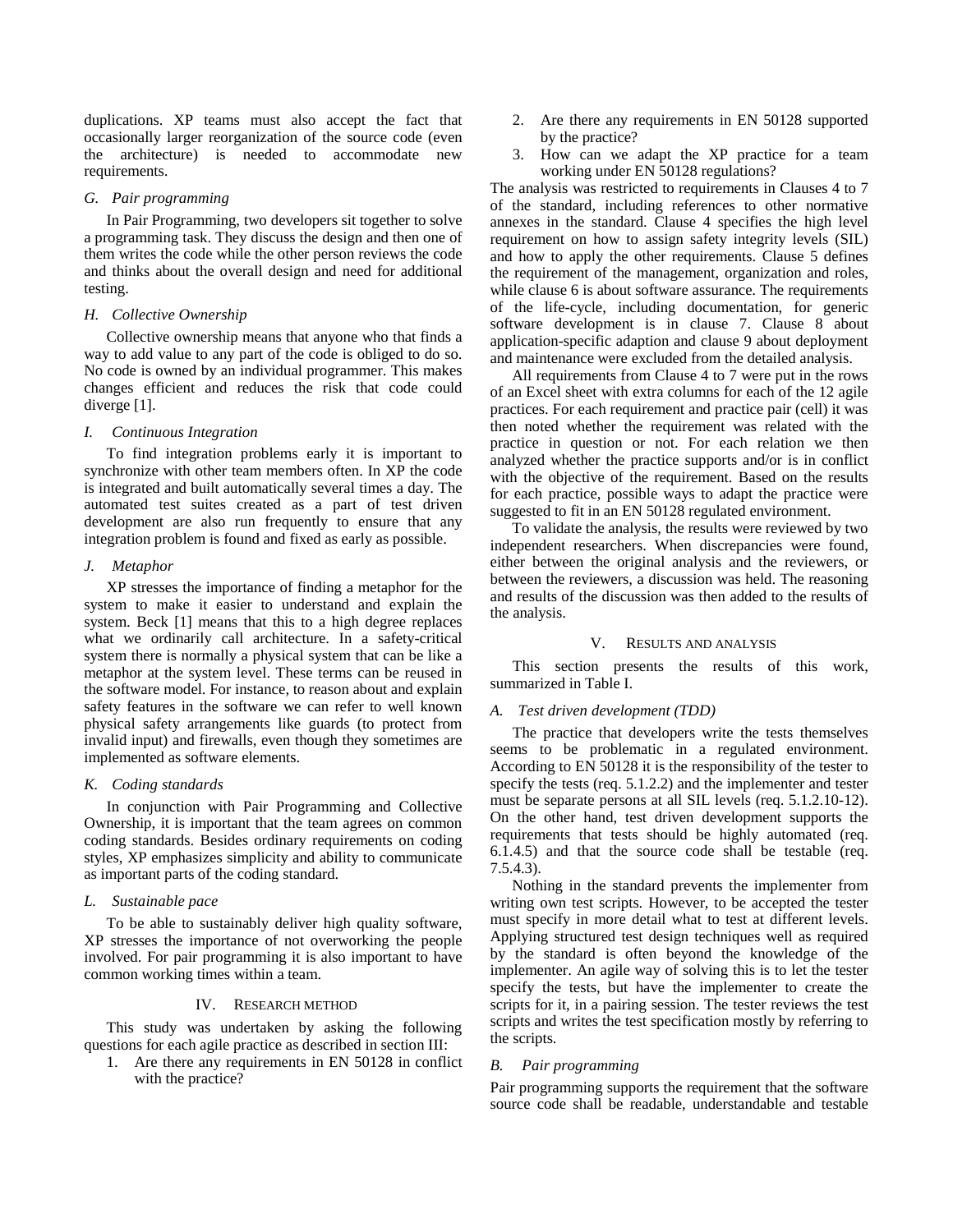| <b>Agile Practice</b>          | <b>Supporting requirements</b>                    | <b>Problematic requirements</b>                |
|--------------------------------|---------------------------------------------------|------------------------------------------------|
| <b>Test Driven Development</b> | Testable code                                     | Independence of tester                         |
|                                | <b>Automated tests</b>                            | Tester specifies tests                         |
| Pair Programming               | Source code readable and understandable           |                                                |
| <b>Planning Game</b>           | Taking iterations into account                    | Details of requirements                        |
|                                | Traceability                                      | Change management                              |
| On-site customer               | Validation                                        |                                                |
| Continuous Integration         | Controlled test environment                       |                                                |
|                                | Automated dynamic verification                    |                                                |
| Refactoring                    | Simpler, readable and maintainable source code    | Risk to invalidate verification and validation |
| Small releases                 | Validation                                        | High burden for formal certification each time |
| Coding standard                | Coding standards required                         |                                                |
| Metaphor                       | Architecture and design simple and understandable | Not sufficient, too ambiguous                  |
| Simple design                  | Suitable design method                            |                                                |
|                                | Balanced size and complexity of source code       |                                                |
| Sustainable pace               |                                                   |                                                |

TABLE I: SUPPORTING AND PROBLEMATIC FEATURES OF AGILE PRACTICES IN AN EN 50128 REGULATED ENVIRONMENT

(req. 7.5.4.3). Code is reviewed continuously and the person that does not code can ensure that code is aligned with code conventions, requirements and tests. The other person can also help to answer questions that arise by looking at documentation, asking customer, tester and colleagues. The informal review performed in pair programming may not be accepted as a complete replacement for formal independent reviews. However, an additional review is probably needed and as pointed out in [4], "overhead of the extra review is likely to pay for itself by catching issues before they flow to later expensive stages". As mentioned above the tester can also occasionally pair with implementer to work out tests.

# *C. Planning game*

The EN 50128 standard does not preclude iterative approaches. In fact, the standard states that "the lifecycle model shall take into account the possibility of iterations in and between phases" (5.3.2.2). However, the XP practice to use simple paper cards to document requirements (stories) is unlikely to be accepted. Paper cards can be used as a visual tracking mechanism but requirements must still be placed in documents or in a tool as required by the standard. An agile way of doing this is to incrementally fill in the documents with detailed requirements, test cases and design relevant to the current increment. In an agile team the requirement manager, tester and developer work closely together and communicate frequently, which make coordinated and parallel updates in several artifacts efficient. Tasks to create and update documents and doing reviews are planned, estimated and accepted by team members with appropriate responsibilities, just like ordinary programming tasks.

Traceability between requirements, tests and source code is also an important aspect of the standard. By working with one or a few features at a time, working together and updating documents concurrently, traceability can actually be facilitated by working in an agile way. Since tests and source code are written only to fulfill the current requirements it should be straightforward to follow changes in the version control system by associating change sets with references to the requirements or tests in question. By following the history log it can then be determined which source code files (and which lines of source code) are associated to a specific requirement. By working with documents and other artifacts in a similar way and in the same version control system traceability can be enhanced.

XP stories usually capture only the functionality that too in vague terms. However, safety-critical systems have a lot of non-functional requirements as well (on performance and safety for instance). To be able to estimate a story more detailed requirements associated to the stories to be implemented are likely needed before an iteration starts. Well-structured requirement engineering is also demanded by the standard.

A big concern with all iterative methods is change management. When developing systems incrementally major changes are introduced in most iterations, which may invalidate previous work on assurance. According to the standard impact analysis must be performed and documented for each change, at least after deployment. Agile remedies for this are to include impact analysis workshops in each iteration and to automate the assurance activities as much as possible. It is also possible to postpone some formal assurance activities to near the end of a formal release period.

# *D. On-site customer*

No requirement in EN 50128 was found to prevent a customer or end-user (the Business role) to participate actively in the team work. By having a customer near the team validation is very much facilitated.

The person(s) playing the Business role varies depending on the size of the project. In small projects, such as development of a qualified tool, the end-user of the tool (e.g. test engineer) can play this role. In very small projects hardware designers are preferably included, or at least closely associated with the software team. In large projects the teams must necessarily be split into smaller ones regardless of agile or plan-driven. Then the Business role can be played by a member of a system or integration engineering team, which takes responsibility for the overall system design and integration.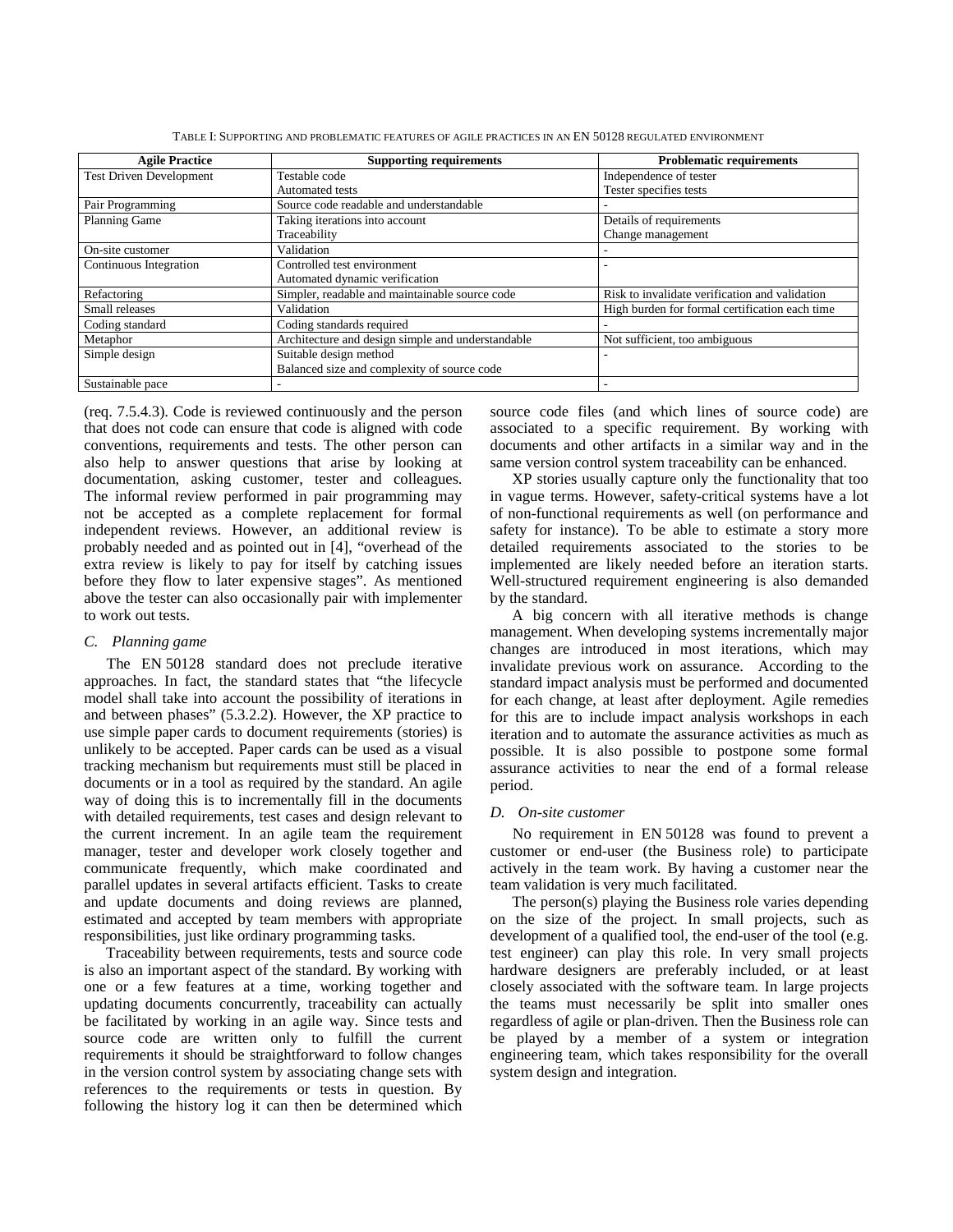#### *E. Continuous integration*

No requirement in EN 50128 was found to be in conflict with the practice to integrate often. By running automated tests often the time to find problems is shortened. As part of periodic builds automated static checking and other verification techniques can be run as well. It is also very advantageous if newly built versions can be automatically deployed and tested on target hardware as part of periodic builds.

# *F. Refactoring*

On small scale and short-term (within an iteration and for new code) refactoring can be an effective mean to create simpler, more readable and more maintainable code. However, the cost of this will rise as soon as it requires changes, not only to the code, but changes and reverification and revalidation of associated artifacts. Therefore it is important to not create detailed design documentation too early (or generate it automatically). Some more up-front architecture than recommended by XP might be needed to avoid costly large-scale refactoring later. In addition, before changing the source code, a change request, followed by an impact analysis must be performed.

## *G. Small releases*

No requirement of EN 50128 was found to be in conflict with the practice to deliver and demonstrate functionality frequently. However, the extensive requirements on documentation, verification, validation and assessments make it costly to set systems in real production. On the other hand, by frequently integrating and demonstrating the system validation becomes stronger. This means that the risk to create solutions not suitable, even though they fulfill the requirements is reduced.

#### *H. Coding standard*

Coding standard is a mandatory requirement in EN 50128 (7.3.4.25). Collective ownership and Pair programming enforce standards to be followed.

## *I. Collective code ownership*

Collective code ownership was not found to be in collision with any requirements of EN 50128 per se. However, all developers must be aware of that changing code might require costly reverification.

## *J. Simple design*

The practice to create as easy solutions as possible is in line with the requirements on suitable design methods (7.3.4.28) and balanced size and complexity of the developed source code (7.3.4.2). However, as discussed for Refactoring already, making too simple designs early can require a lot of rework later on to accommodate the requirements for the next iteration.

## *K. System metaphor*

The idea to use metaphors to describe the software design is not in conflict with any requirements. It supports the requirement that the design should be simple and understandable. However, it is not sufficient with general descriptions like that. Metaphors can mean different things for different persons. Moreover, the software architecture and design must still be documented in detail according to the standard. In XP it is generally recommended to wait with such documentation until the end of the development, but to enable verification and validation these documents must be created earlier and updated more often in a regulated environment.

# *L. Sustainable pace*

EN 50128 does not regulate the working time, but since stressed and overworked workers make more mistakes it is considered as positive for the general quality and safety of the final product.

#### VI. CONCLUSIONS

This analysis shows that agile practices support some of the objectives and requirements of EN 50128. However, most practices must be tailored to fit in a regulated development environment. Nor do these practices offer a complete process, since many required documentation and assurance activities are not incorporated. These results are in line with the results from studies of the avionic domain regulated by DO-178B [4, 9].

In summary, the agile practices studied have a potential to make development more efficient by reducing the distance between customers, developers and testers. By using short cycles and frequent integration, tracking of progress and problems can be enhanced, but change impact analysis can be problematic. A big challenge is also to find an effective way of working with all the required documentation in an incremental way, creating and updating it only when it is needed, possibly using automated procedures. Obviously, the heavy requirements of documentation will make the work less agile.

Since the results in this analysis are not yet backed up by any empirical evidence, these results can only serve as an initial guidance for an organization considering agile practices in the development of railway software applications. Table I summarizes the strong and weak features of agile practices, which must be matched to the need of the particular organization. In addition, more general considerations on introducing agile practices in the organization must be made as described in [8]. It is also important to work closely with the quality assurance department and the assessor to ensure that the new practices are documented thoroughly. Otherwise, the project may fail the audit as described in [3]. For assessors, Table I and the discussion can give a hint on what to look for when facing an agile environment.

Further work includes proposing a more detailed agile process compatible with EN 50128 and assessing the process or some of the agile practices in a real pilot project developing software for the railway sector. In analogy with the recommendation for the avionic sector in [4] such agile pilot study can start with the development of a qualified tool and then further extended to a small-scale railway software development project.